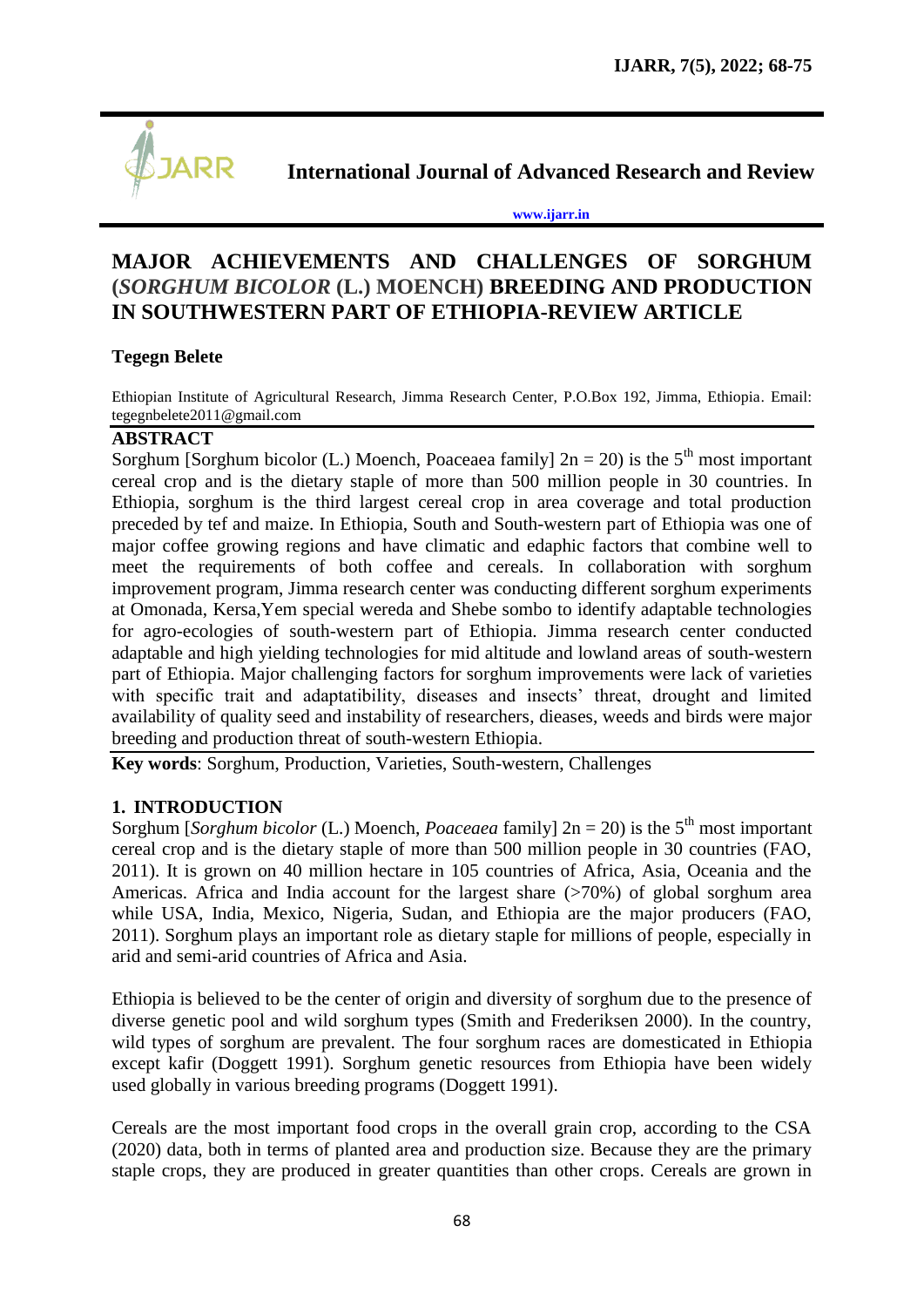varying quantities in all places. Generally in Ethiopia around 81.19% (10,538,341.91) hectares) was under cereals. Sorghum is the third largest cereal crop in area coverage and total production preceded by tef and maize. From those sorghum took up 12.94% (1,679,277.06 hectares) and of the grain crop area. As to production, the Cereals contributed 88.36% (about 302,054,260.58 quintals) of the grain production. Sorghum made up 13.22% (45,173,502.18 quintals) of the grain production. It is primarily produced in Oromia, Amhara and Tigray region with their area coverage of 676,075.00 ha, 597,440.83 ha, and 232,636.49 ha respectively.

The production of sorghum in Jimma zone and Yem special district of southwestern Ethiopia was 1,899,716.78 and 17,562.18ha with productivity of 30.11qt and 24.8qt respectively (CSA, 2020).The productivity of sorghum in southwestern part of Ethiopia high comparing to national average 26qt and due to favorable conditions. Jimma research center conducting different sorghum experiments in collaboration with sorghum improvement program to identify high yielding, adaptable and stress resistant sorghum technologies. Sorghum production and productivity is affected by many factors such as lack of improved varieties, diseases, weeds and insect pest"s worldwide. Therefore, the objective of the review is to summarize major achievements and challenges of sorghum breeding and production in southwestern part of Ethiopia.

# **2. MATERIALS AND METHODS**

# **2.1. Site description**

Jimma research center conduct different sorghum trials at South and Southwestern part of Ethiopia such as Kersa, Omonada,Yem special district for intermediate trials and Gojeb for lowland sorghum breeding. In all sites the experiment was conducted during main cropping seasons.

Kersa site located on latitude 7º42' N and longitude 36º 59'E and laid at an altitude of 1750 m.a.s.l. The average minimum and maximum temperature is 6ºC and 25.5ºC respectively and reliably receives good rains 1712 mm per annum during cropping season.

The Omonada site was located on 7º46' N and 36º 00'E and laid at an altitude of up to 1753 m.a.s.l. with soil type of the area is Upland: Chromic Nitosol and Combisol. The average maximum and minimum temperature are 9ºC and 28ºC respectively and reliably receive good rains 1561 mm per annum cropping season. The farming system of the study site is coffee and cereal crops dominated with coffee, maize, tef and sorghum also has warm and cold climate, also convenient topography is very suitable for all agricultural practices. It was situated in the tepid to cool humid-mid highlands of southwestern Ethiopia. The soil type of the experimental area was Eutric-nitisols (reddish brown).

Shebe Sombo district is located at a distance of 375 km, South West of Addis Ababa. The major town is Shebe. It is situated at an altitude ranging from 1350 to 2800 meters above sea level and with an estimated area of 121.5km. The area receives an average annual rainfall ranging from about 900 to 1300mm. The minimum and maximum daily temperatures of the area are 20°C and 28°C respectively. The livestock potentials of the district are cattle, sheep and poultry and equines, goats, respectively. The major crops grown in the district are sorghum, maize, wheat, barley, haricot beans, pea and enset in addition to these, backyards vegetables and root crops (Potatoes, Carrot, and Cabbages etc.) are also produced in the district.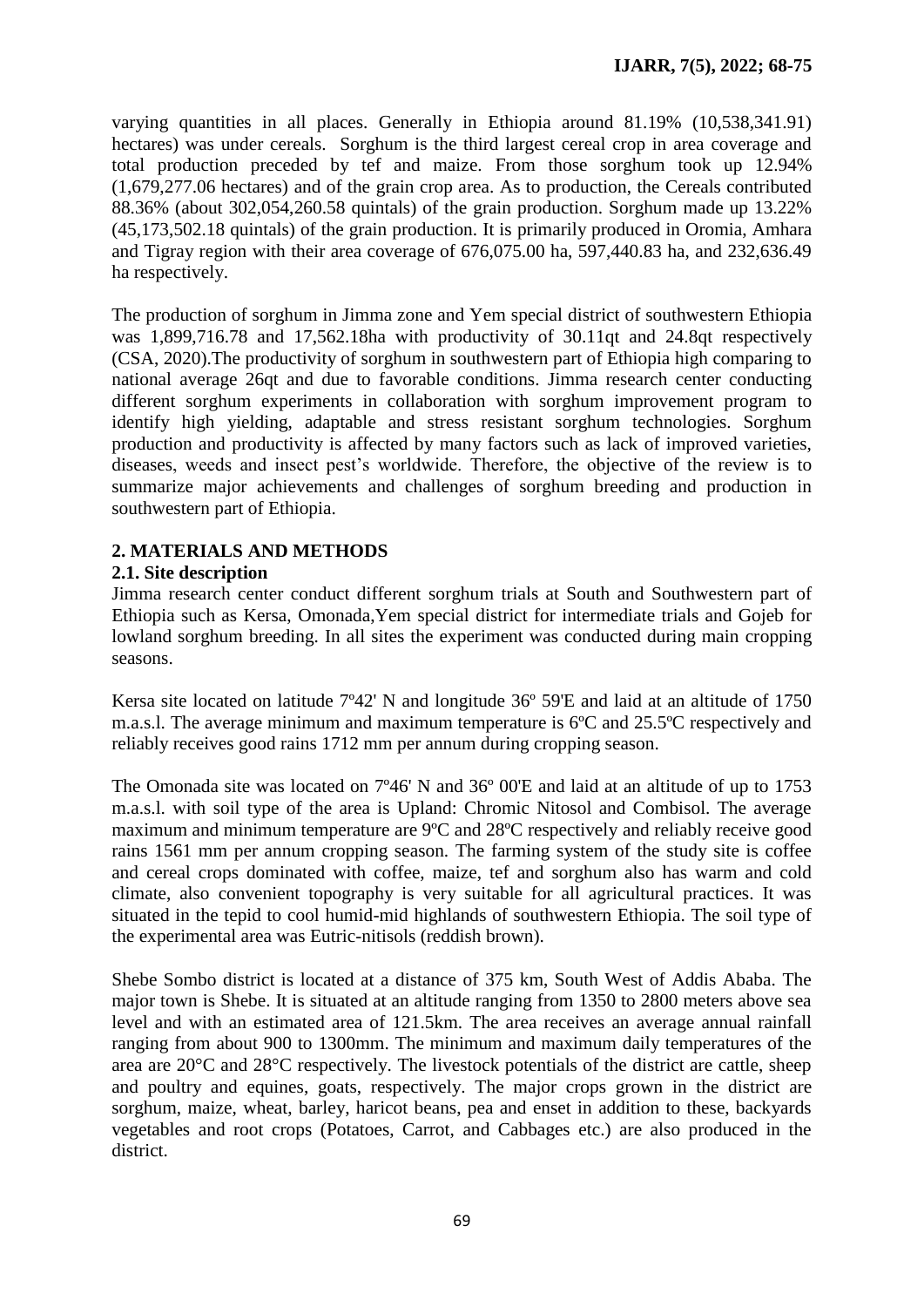Yem special district, elevation ranges from 1967 to 2859 m.a.s.l. Yem special district is one of the districts in the Southern Nations, Nationalities, and Peoples" Regions (SNNPR) of Ethiopia. Yem special district is situated in the northwestern apex of SNNPR and is located between 7° 57′N to 8° 02′N latitude and 37° 40′E to 37° 61′E longitude. The topography of the district is characterized by rolling mountains, long gorgeous land, steeply sloppy areas and flat to undulating plateaus. In general, the physiographic features of the district are framed by Laba peaks in central part and by Gibe river in the east part of the district

# **2.2. Major Achievements of Sorghum Breeding**

#### **2.2.1. History of Sorghum breeding at Southwestern Ethiopia**

A scientific sorghum research study in Ethiopia was started in 1953 at Jimma Agricultural Technical School (JATS) now Jimma University College of Agriculture through the collection, exploration, and evaluation of sorghum germplasm (Adam *et al*., 2019). Then it was moved and formal research was started in 1957 at Alemaya College of Agriculture and Mechanical Arts now Haramaya University with the subsequent initiation of Ethiopian Sorghum Improvement Program (ESIP) with the fund from International Development Research Centre (IDRC), Canada. As of then, sorghum breeding activities were done in the different ecological parts of the country by different national and international organizations. The collection, evaluation, characterization and conservation were one of the primary activities. Closer to 8000 indigenous collections were made (PGRC/E, 1986). Various types of crossing programs were undertaken to solve sorghum production problems.

In Ethiopia, South and Southwestern part of Ethiopia was one of major coffee growing regions and have climatic and edaphic factors that combine well to meet the requirements of both coffee and cereals (Paulos,1994) thereby strengthening the linkage between the two crops. This linkage has, in turn, enhanced the role of cereals in diversifying the coffee based farming system and the coffee industry as well.

Sorghum breeding is focusing on developing varieties for low and mid altitude areas, depending mainly on introduction and evaluation of germplasm from exotic sources due to low genetic diversity in the local germplasm. For the highland, where there is immense diversity, emphasis has been placed on evaluation of local germplasm. Sorghum research is nationally coordinated from Melkassa Research Center in collaboration with different higher learning institutions and federal and regional centers carrying out research in their respective agro-ecologies. Accordingly, Cereal crops improvement has been collaborating with National Sorghum Research Project in identifying improved sorghum varieties suitable for the southwestern part of Ethiopia.

The major activities focused on evaluation of intermediate elevation high rainfall sorghums, which are obtained from different breeding programs. So far, the collaborative efforts among federal and regional centers have released about 19 varieties, which are on the current recommendations list (Leta and Habte, 2008).Agronomic characters and yield potential of released sorghum varieties with better adaptation to different agro-ecologies of the high potential coffee growing regions are indicated in table 1.The first four are high land varieties selected from indigenous collections for different merits. Alemaya 70 is the best improved variety ever known in Ethiopia for its injera making quality (Girma *et al*.,2007).

Unlike, the other highland varieties,"chiro"has special character of sugary stalk which can be chewed like sugarcane and is excellent for animal feed.IS9301 and "Baji" were released for the mid altitude coffee growing areas of western Oromia. Despite their attractive performance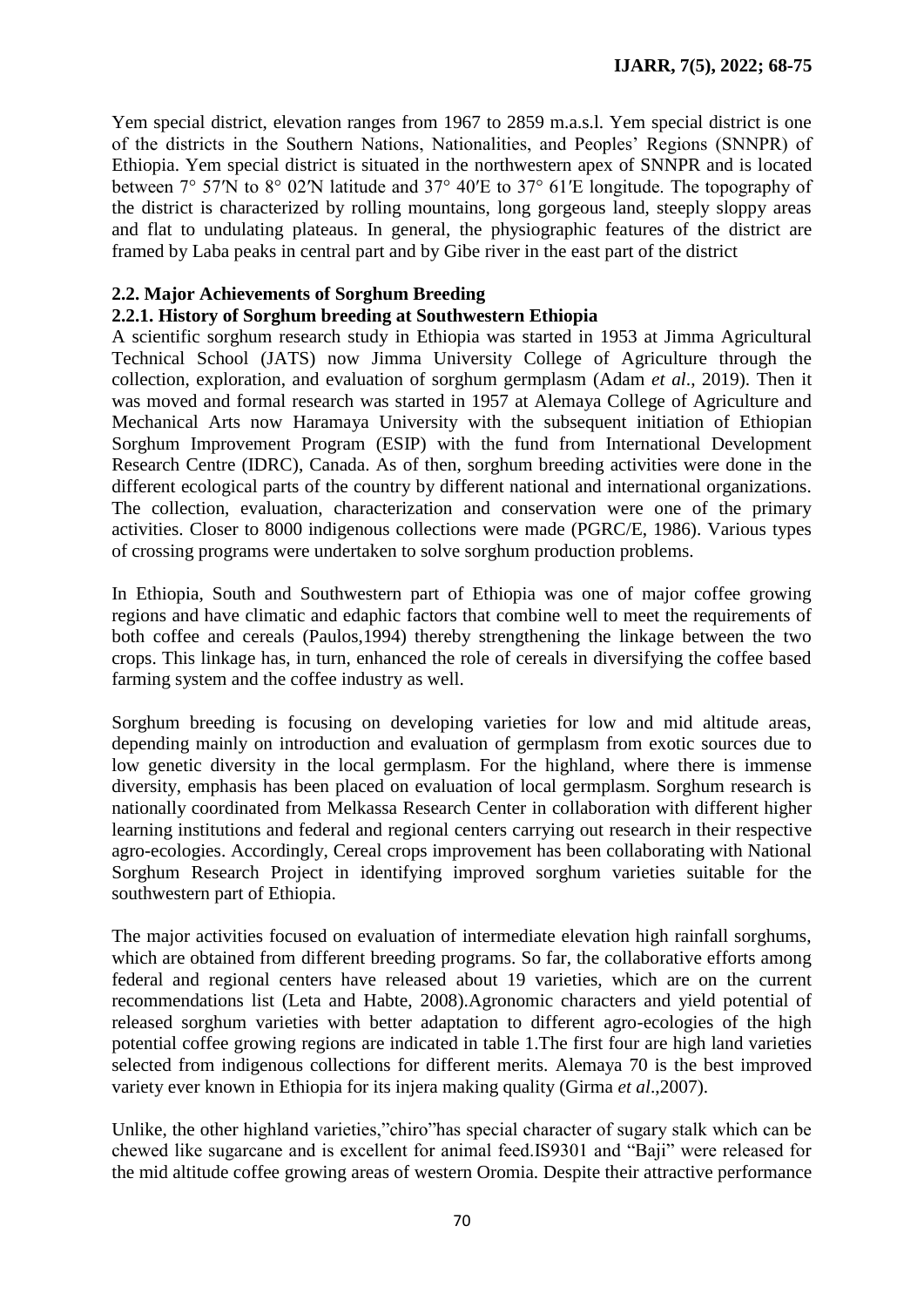and yield potential in research plots, these varieties were found to be low yielding in pre extension demonstration conducted on farmer's field. This was mainly because of higher severity of leaf and head diseases under the humid and hot environments of Southwestern Ethiopia (Girma, 1995).Birds were the other biotic constraints that caused significant damages. Owing to earliness in maturity the improved varieties could not compete with the long maturity local types, which are disease and bird resistant. As a result, there has been no acceptance of the varieties by the farming community (Leta and Habte, 2008).

| от еппоріа |            |              |             |             |                                         |
|------------|------------|--------------|-------------|-------------|-----------------------------------------|
| Varieties  | Year       | <b>Plant</b> | <b>Days</b> | Grain       | <b>Specific</b>                         |
|            | of release | Height       | to          | Yield       | areas                                   |
|            |            | (cm)         | maturity    | (t)         |                                         |
| Alemaya 70 | 1970       | 250-384      | 175-190     | $3.0 - 5.5$ | Highlands of haraghe                    |
| ETS2752    | 1978       | 234-285      | 190-205     | $3.0 - 5.5$ | Highlands                               |
| Chiro      | 1996/97    | 185-257      | 175-190     | $4.2 - 5.8$ | <b>Highlands</b>                        |
| ETS1176    | 2004       | 250-410      | 181-207     | $2.9 - 6.3$ | Arsi Negele, East and West Hararghe     |
|            |            |              |             |             | highlands                               |
| IS9302     | 1981       | 100-180      | 150-180     | $3.0 - 6.0$ | Mid altitude agro-ecologies             |
| Baji       | 1996/97    | 139-164      | 150-180     | $3.1 - 5.6$ | Bako, Jimma and similar areas           |
| Gambella   | 1976       | 120-200      | 110-130     | $2.0 - 5.0$ | Moist lowlands similar to Gambella      |
| Aba Melko  | 2001       | 230-280      | 160-170     | $6.0 - 9.0$ | Specifically adapted to mid altitude of |
|            |            |              |             |             | Jimma area                              |

**Table 1.Agronomic characters and yield potential of released sorghum varieties with better adaptation to different agro-ecologies of the high potential coffee growing regions of Ethiopia**

**Source** :( Girma *et al*., 2007)

Recognizing the problem, sorghum breeders based at Jimma Agricultural Center (JRC) changed the strategy in sorghum breeding in 1995. The new approach has been focusing on evaluation of local sorghum collections besides the improved varieties that are sent from the coordinating center. A variety which has been purified through pure line selection from accession named SAR-2 collected from Tobba/Agaro area of Jimma zone has been found yielding higher than local and standard checks with better resistance to diseases and birds. The variety was officially released in 2001 by the name "AbaMelko" which means the father of Melko, referring to the center where it has been developed.

AbaMelko produced mean grain yield of 9.6t/ha on research plots and 5t/ha in on farm trials. It has yield advantage of 3t/ha over Baji in both cases (Leta and Habte,2008).AbaMelko was recommended specifically for Melko,Kersa and Omonada areas of Jimma and similar areas below 1800m.In addition to higher yield potential and better resistance to birds and diseases,Aba Melko has the merits of being early in maturity and shorter compared to the local variety.Hence,its yield level can be further increased by planting at higher density.AbaMelko is highly responsive to management especially early weeding and fertilizer application. Under good management, its yields up to 10t/ha at Melko (Leta and Habte,2008; Girma *et al*.,2007). AbaMelko variety was demonstrated and popularized at Omonada, Kersa,Limuseka,Limu Kosa,Sekoru,Yem special weredas of South and Southwestern part of Ethiopia. At the demonstration site (demonstrated with Dagim and Geremew), the variety was superior in different traits, especially in grain yield (Tegegn and Nesiriya,2020). Due to its high yielding and competitive nature, the variety was included as standard check in different sorghum trials. The variety was popular in south and southwestern part of Ethiopia. (Table 2). The cereal crops improvement has recently launched community-based seed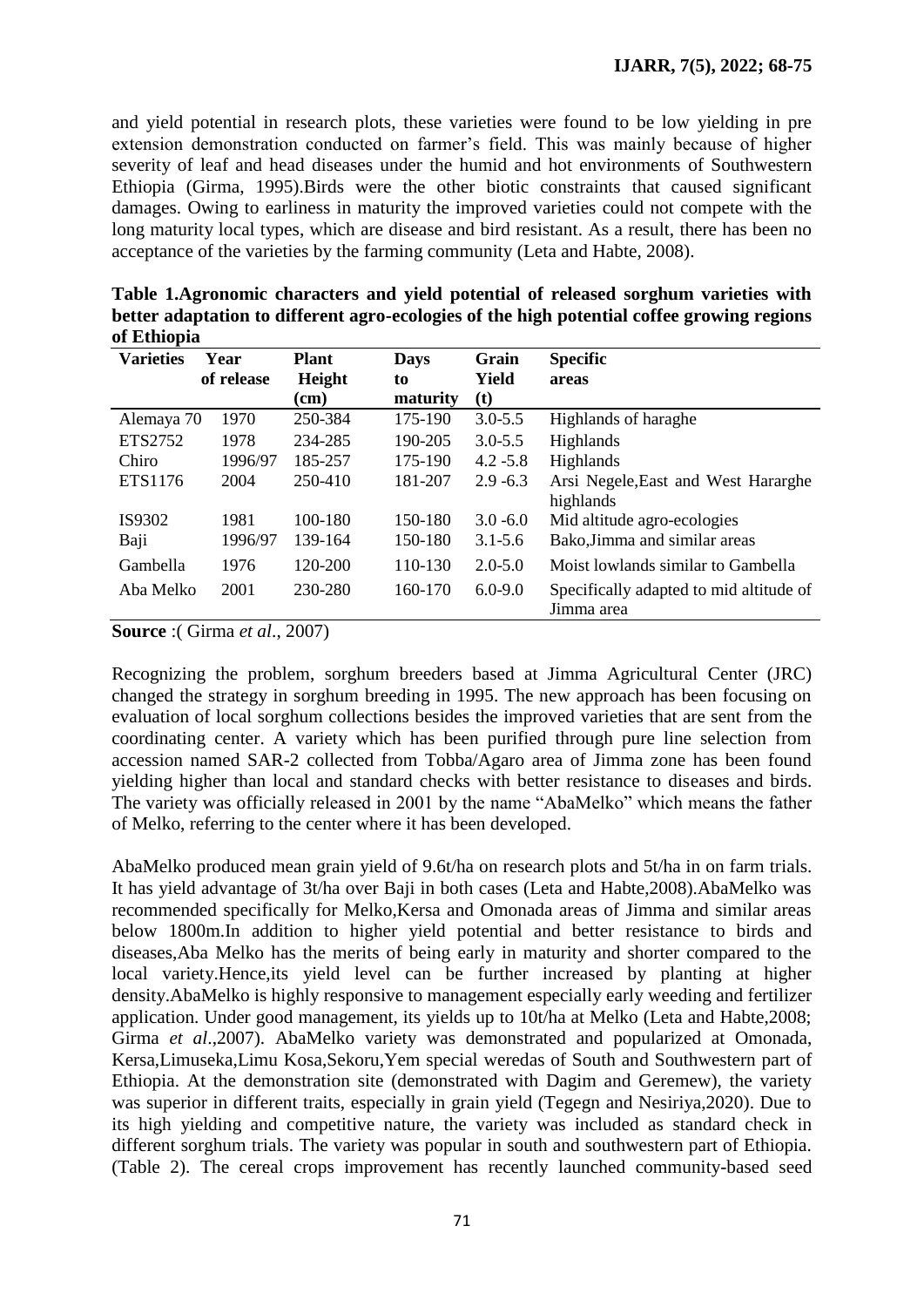production of diseases and bird resistant and high yielding sorghum variety, Aba Melko,in collaboration with Bureau of Ministry of Agriculture and Natural Resources of Omonada and Limu Seka Weredas in Jimma zone. This work has shown itself in accelerating the adoption of Aba Melko in these were das.

Food crops having high anti-nutritional content may not be good for food consumption, due to its negative impact on nutrient availability and digestibility unless processed very well. Besides, the sensory of the food product may not be accepted due to bitterness characteristics. Tannin is the most abundant anti-nutritional factor in sorghum (Y. Deosthale, *et al*.,1971).Multiple phenolic hydroxyl groups of tannins may form stable complexes with protein, metal ions, and other macromolecules like polysaccharides (M. Choct and R. J. Hughes,1999) and will reduce the digestibility of the proteins and the availability of the nutrients in the gut. Masresha and Belay (2019) reported Aba melko had Moisture (10.41), ash (1.5100), fat (3.5625), fiber (5.601),protein (8.98),carbohydrate (75.536) and tannin (2418.9) of mg/100g. In the demonstration sites, the feedback from end users and agricultural sector is that the technology was good and high yielder, but not palatable and digestible. So that most of the time we use technology as feed for cattle and poultry. By identifying the problem, the cereal crops breeding team based at Jimma in collaboration with sorghum breeding program aimed to improve the grain quality especially tannin content of Abamelko sorghum variety.

|                  |      | <b>Omonada</b> |          |      | Yem         |      | special | <b>Overall</b> |       |
|------------------|------|----------------|----------|------|-------------|------|---------|----------------|-------|
|                  |      |                | district |      |             |      |         | mean           |       |
| Sorghum          | 2015 | 2016           | 2017     | 2018 | <b>Mean</b> | 2016 | 2017    | <b>Mean</b>    |       |
| <b>Varieties</b> |      |                |          |      |             |      |         |                |       |
| Dagim            | 33.6 | 33.3           | 35.9     | 46.3 | 37.3        | 33.5 | 41.5    | 37.5           | 37.4  |
| Geremew          | 35.4 | 30.6           | 31.6     | 51.8 | 37.3        | 24.8 | 20.8    | 22.8           | 30.05 |
| Baji             | 28.4 | 20             | 47.4     | 18.7 | 28.6        | 32.5 | 45.1    | 38.8           | 33.7  |
| AbaMelko         | 44.5 | 27.3           | 45.2     | 27.1 | 36.1        | 36.9 | 48.3    | 42.6           | 39.35 |
| <b>Mean</b>      | 35.5 | 27.8           | 40       | 36   | 34.8        | 31.9 | 38.9    | 35.4           | 35.1  |

**Table 2: Performance of adaptable and high yielding sorghum varieties (qt/ha) at south and southwestern parts of Ethiopia**

# **2.2.2. Lowland Sorghum breeding**

Sorghum is grown in Ethiopia in 12 of the 18 major agro-ecological zones. It is one of the important indigenous food crops and is only second to *tef* as *injera* (leavened local flat bread) making cereal. In the dry land areas of Ethiopia which covers 66 per cent of the total area, it is the major cereal crop grown. In these areas crop production is mainly rain-fed. Because of the low amount, uneven distribution and erratic nature of the rainfall crop production is seriously affected in these areas.The cereal crops improvement conducted adaptation trial of released lowland sorghum varieties at lowland areas of Jimma zone. Seven early maturing sorghum varieties, namely, Gambella, Dekeba, Melkam, Meko, Abishir, Gobiye and Teshale were obtained from national sorghum breeding program based at Melkassa research center (Table 3). By conducting the experiment the team identified high yielding and stable varieties for lowland areas of jimma zone (Table 4).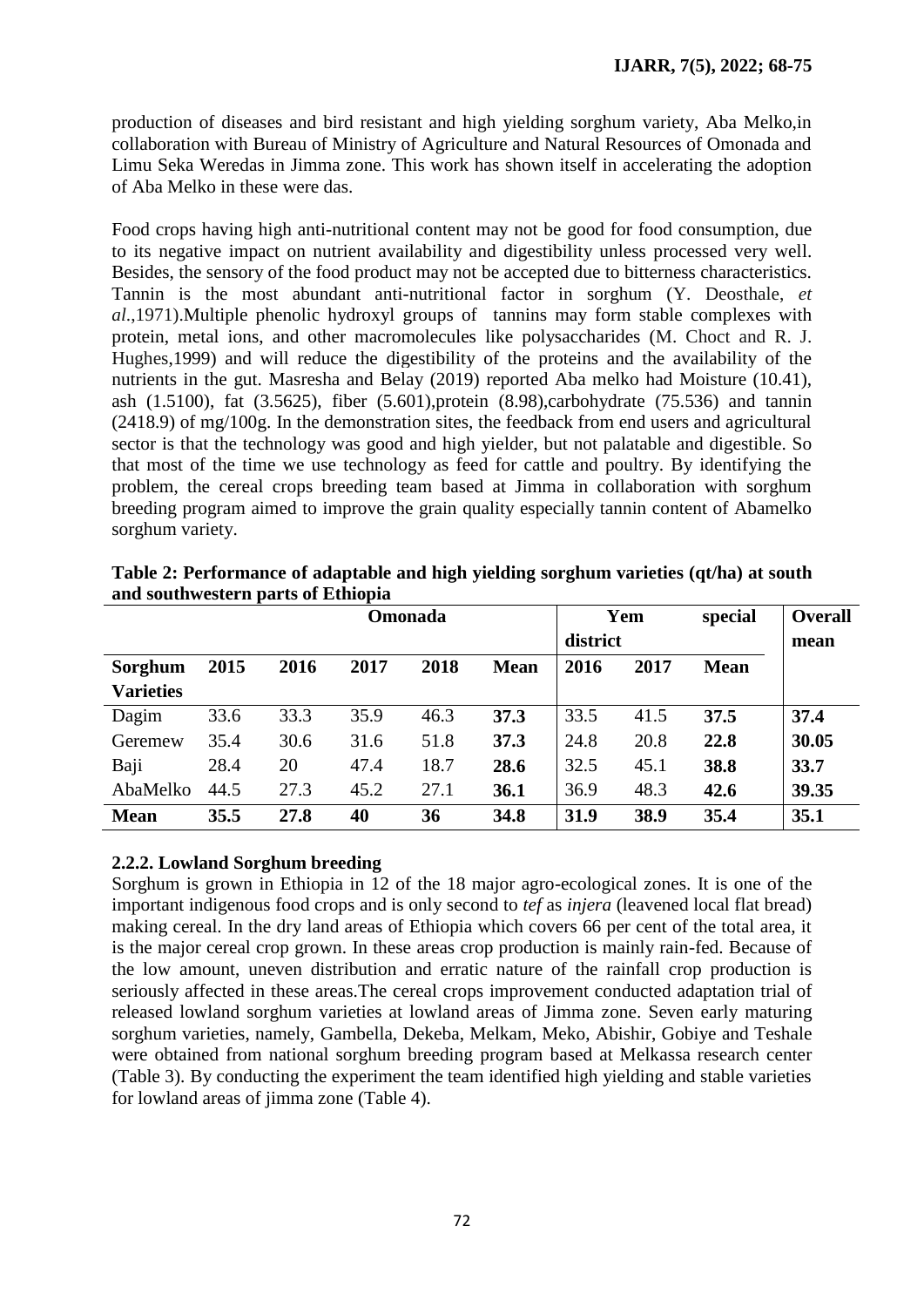| <b>SN</b> | Sorghum<br>varieties | Year of<br>release | <b>Maturity</b><br>group | <b>Days</b><br>to<br>flowering | <b>Plant</b><br>height | <b>Yield</b><br>$\left($ qt/ha) | <b>Seed</b><br>color |
|-----------|----------------------|--------------------|--------------------------|--------------------------------|------------------------|---------------------------------|----------------------|
|           |                      |                    |                          |                                | $(cm)$                 |                                 |                      |
|           | Gambella             | 1976               | Medium                   | 80-90                          | 150-200                | $30 - 50$                       | white                |
| 2.        | Melkam               | 2009               | Medium                   | 70-80                          | 109-140                | $30 - 45$                       | white                |
| 3.        | Dekeba               | 2012               | Early                    |                                |                        | 40                              | white                |
| 4.        | Meko                 | 1998               | Early                    | 61-92                          | 157-177                | $22 - 33$                       | white                |
| 5.        | Abishir              | 2000               | Early                    | 83                             | 110-140                | 14-24                           | white                |
| 6.        | Gobiye               | 2000               | Early                    | 80                             | 110-140                | 14-27                           | white                |
| 7.        | Teshale              | 2002               | Early                    | $65 - 76$                      | 169-200                | $26 - 52$                       | white                |

**Table 3: Description of lowland sorghum varieties used in the experiment**

| Table 4: Mean performance of adaptable and high yielding lowland white Sorghum |  |  |  |  |
|--------------------------------------------------------------------------------|--|--|--|--|
| varieties evaluated at Gojeb                                                   |  |  |  |  |

| SN. | <br><b>Sorghum varieties</b> | $PH$ (cm) | DH | DM  | GY(qt/ha) |
|-----|------------------------------|-----------|----|-----|-----------|
|     | Meko                         | 180       | 76 | 141 | 35.07     |
|     | Melkam                       | 175.7     | 80 | 138 | 51.05     |
|     | Gambella                     | 205       | 70 | 143 | 48.59     |
|     | Teshale                      | 76        | 78 | 144 | 42.69     |

#### **3. Challenges of Sorghum Breeding**

**3.1. Diseases:** Southwestern part of Ethiopia was hot spot area for different sorghum diseases. Major production restrictions were identified as sorghum anthracnose, grain mold, smut, and ergot. Under the national sorghum improvement program, southwestern part of Ethiopia are used for sorghum screening in natural conditions (hot spot areas), particularly for disease resistance breeding.

**3.2. Weeds:** Weeds compete with crops for resources like moisture, nutrients, space, and light, and they can also harbor pests and diseases that harm crops (Tibugari and Chiduza,2020).

**3.3. Birds:** Damage of sorghum by bird infestation is a worldwide problem in grain production and productivity. These birds cause damage in sorghum fields more especially when the sorghum plants are at soft dough stage crushing the juice out of sorghum grains (Tipton *et al*., 1970). The birds can cause damage to crops and a loss to the farmers from sowing and planting till harvesting. The yield loss of birds causes vary from 10 to 80% as they flock in large numbers. Many losses were observed during early flowering and late flowering of the sorghum varieties. Other major challenging factors for sorghum improvements were lack of varieties with specific trait and adaptatibility, diseases and insects" threat, drought and limited availability of quality seed and instability of researchers (transfer to other centers and long term training).

# **4. FUTURE LINE OF WORK**

4.1. Developing sorghum varieties broadly adapted and tolerant to biotic and abiotic stresses

- 4.2. Popularization and dissemination of the improved technologies
- 4.3. Conducting more research on making quality injera and beverage products
- 4, 4.Research on crop protection and management
- 4.5. Capacity building
- 4.6. Creating more linkages at national and international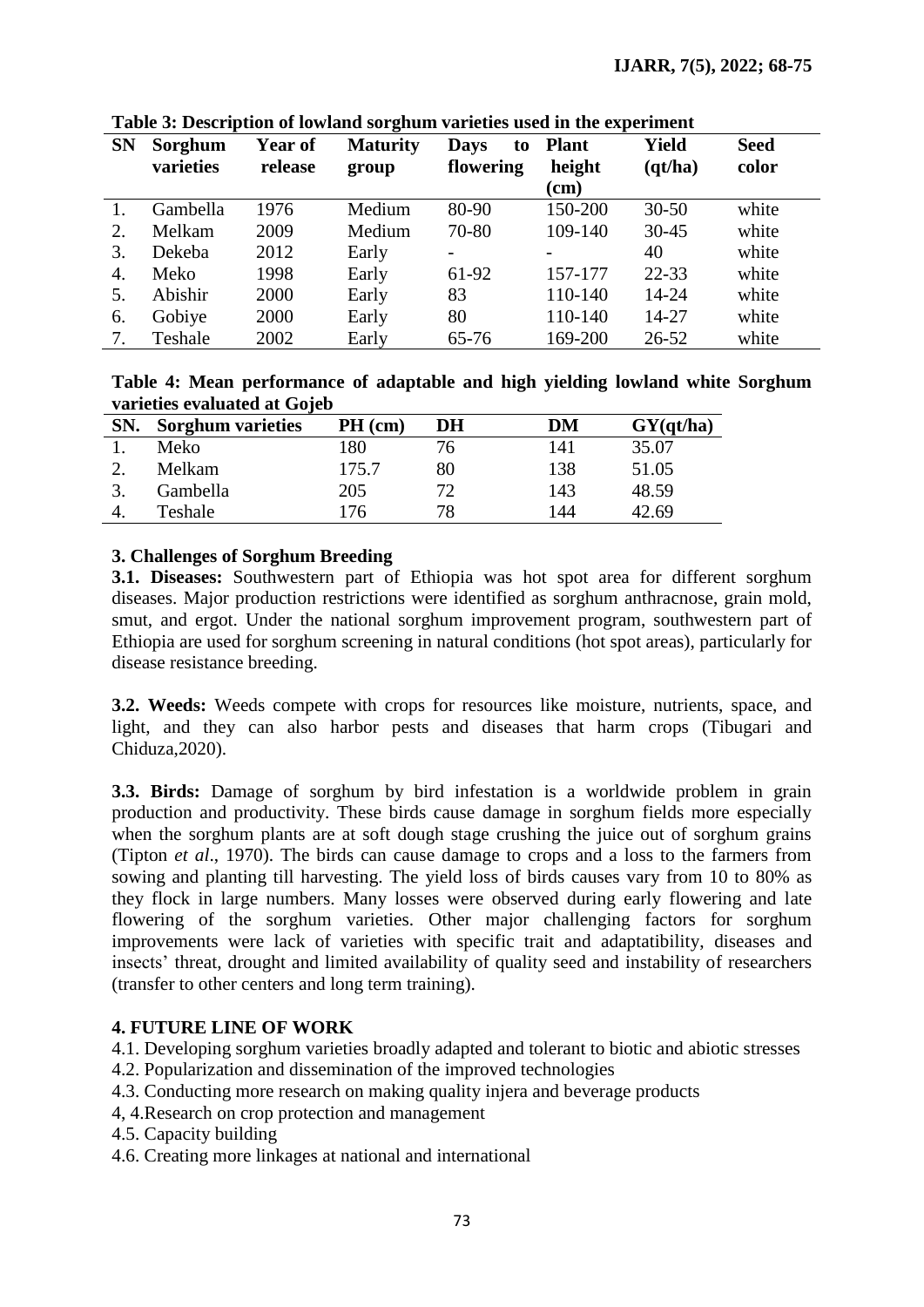# **5. SUMMARY**

In Ethiopia, sorghum is the third largest cereal crop in area coverage and total production preceded by tef and maize. In the country sorghum is produced by 5 million smallholder farmers. In Ethiopia, South and Southwestern part of Ethiopia was one of major coffee growing regions and have climatic and edaphic factors that combine well to meet the requirements of both coffee and cereals. In collaboration with sorghum improvement program.JRC was conducting different sorghum trials at Omonada, Kersa,Yem special wereda and Shebe sombo to identify adaptable technologies for agro-ecologies of southwestern part of Ethiopia.The cereal crops improvement identified adaptable and high yielding technologies for intermediate and lowland areas of southwestern part of Ethiopia. Sorghum national breeding program released many Sorghum varieties for highland, intermediate and lowland agro-ecologies of Ethiopia. These varieties were showed yield reduction due to high severity of leaf and heads under the humid and hot environments of southwestern Ethiopia.By identifying these problems, JRC breeding team identified new variety referred to as AbaMelko, from local sorghum collection through pure line selection.Abamelko has merits of high yielding potential and better resistance to birds and diseases. The variety was demonstrated and popularized at Omonada, Kersa,Limuseka, Limu kosa,Sekoru,Yem special districts of South and Southwestern part of Ethiopia. At the demonstration site,the variety was superior in different traits, especially in grain yield. The variety had some drawbacks and the team planned to improve this drawbacks. Major challenging factors for sorghum improvements were lack of varieties with specific trait and adaptatibility, diseases and insects' threat, drought and limited availability of quality seed and instability of researchers, dieases, weeds and birds were major breeding and production threat of southwestern Ethiopia.

#### **6. REFERENCES**

Assefa, T. 1995. Recent outbreaks of Turcicum leaf blight on maize in Ethiopia. In: Proceedings of the Third Annual Conference of the Crop Protection Society of Ethiopia (CPSE), 18-19 May 1995. Addis Ababa, Ethiopia. pp. 153-156.

Central Statistical Agency. 2020. Agricultural Sample Survey report on Area and Production of Major Crops (Private Peasant Holdings "Meher" Season): Statistical Bulletin 585. Addis Ababa, Ethiopia

Doggett H.1991. Sorghum history in relation to Ethiopia. Plant Genetic Resources of Ethiopia:140-159

FAO. 2011. FAOSTAT. http:/faostat.fao.org.

Girma A., Bayetta B., Tesfaye S., Endale T. and Taye K. (eds.) Coffee diversity and knowledge. Proceedings of a National Workshop, Four Decades of Coffee Research and Development in Ethiopia, 14-17, August 2007, Addis Ababa (Ghion Hotel), Ethiopia. PP: 472- 482.

Leta T. and Habte J. 2008. Cereals for high potential coffee growing regions of Ethiopia. In:Girma A., Bayetta B., Tesfaye S., Endale T. and Taye K. (eds.) Coffee diversity and knowledge. Proceedings of a National Workshop, Four Decades of Coffee Research and Development in Ethiopia, 14-17, August 2007, Addis Ababa (Ghion Hotel), Ethiopia. PP:472- 482.

M. Choct and R. J. Hughes, "Chemical and physical characteristics of grains related to variability in energy and amino acid availability in poultry," Australian Journal of Agricultural Research, vol. 50, no. 5, pp. 689–702, 1999

Masresha M. and Belay G.2019. Characterization of Nutritional, Antinutritional, and Mineral Contents of Thirty-Five Sorghum Varieties Grown in Ethiopia. International Journal of Food Science Volume 2020,<https://doi.org/10.1155/2020/8243617>